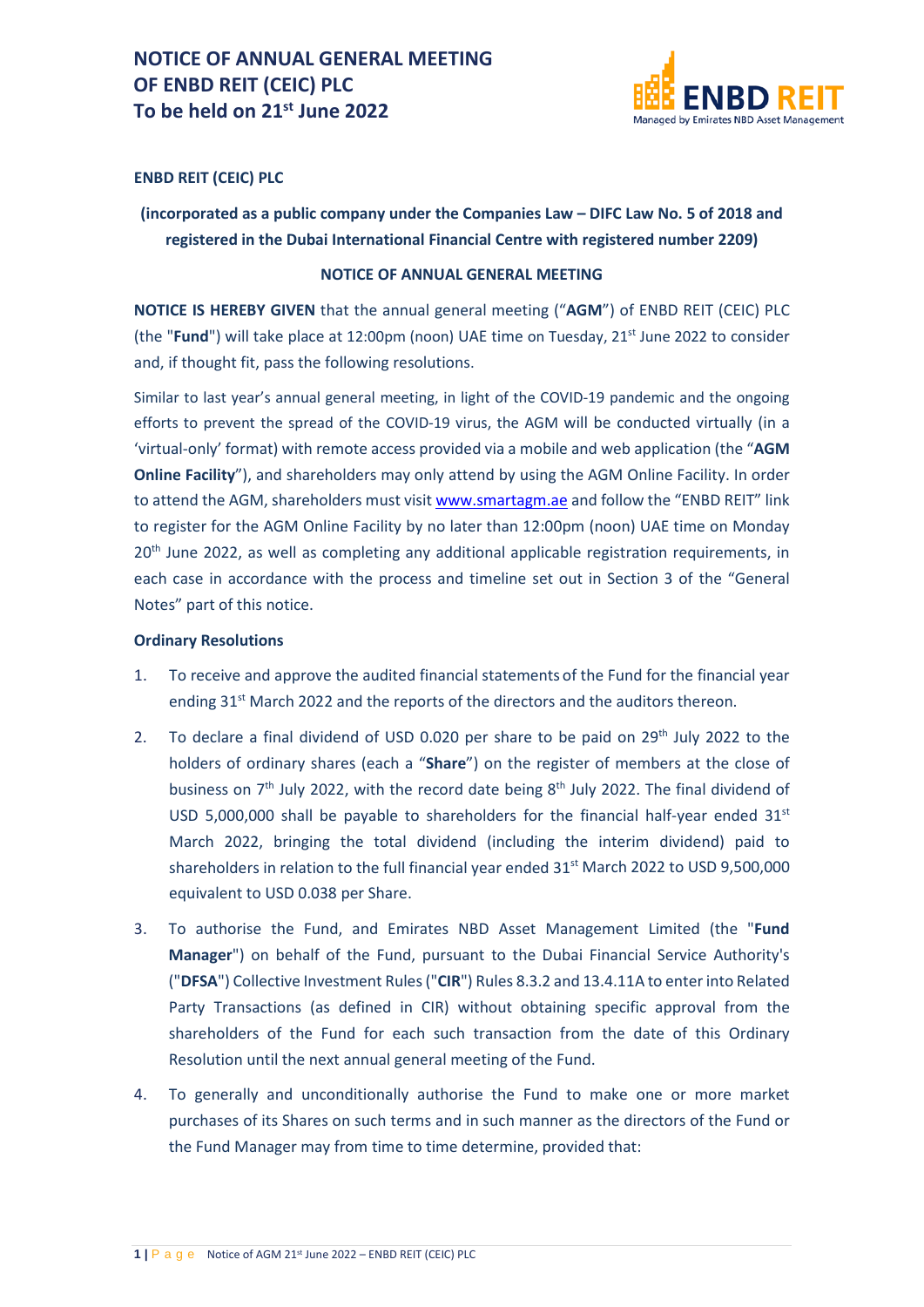

- 4.1 the number of Shares which may be purchased in any given period and the price which may be paid for such Shares shall be in accordance with the Fund's articles of association, the rules of the DFSA and Nasdaq Dubai and applicable law and any conditions or restrictions imposed by the DFSA and applicable law; and
- 4.2 the authority conferred by this Ordinary Resolution shall, unless previously revoked, varied or renewed, expire on the conclusion of the next annual general meeting of the Fund after the date of the passing of this Ordinary Resolution save that the Fund may make a contract to purchase Shares under this authority before the expiry of this authority which will or may be executed wholly or partly after the expiry of the authority and may make a purchase of Shares in pursuance of any such contract as if such authority has not expired.
- 5. To re-appoint Tariq Abdulqader Ibrahim Abdulqader Bin Hendi as director of the Fund.
- 6. To re-appoint Mark Edward John Creasey as director of the Fund.
- 7. To re-appoint Khalid Abdulkareem Ismaeil Ali Alfaheem as director of the Fund.
- 8. To re-appoint Ali Rashid Humaid Almazroei as director of the Fund.
- 9. To re-appoint Khalid Abdulkareem Ismaeil Ali Alfaheem, Sophie Anita Llewellyn and Christopher Brian Seymour as members of the Investment Committee of the Fund until the conclusion of the next annual general meeting of the Fund.
- 10. To re-appoint Deloitte & Touche (M.E.) as the auditor of the Fund to hold office until the conclusion of the next annual general meeting of the Fund, or at an earlier date should the shareholders resolve to change the auditors pursuant to a proposal by the board of directors of the Fund (the "**Board**"), and authorise the Board (or a committee thereof) to agree the remuneration of the auditors of the Fund.

By order of the Board of Directors, 30<sup>th</sup> May 2022

Dr. Tariq Bin Hendi Chairman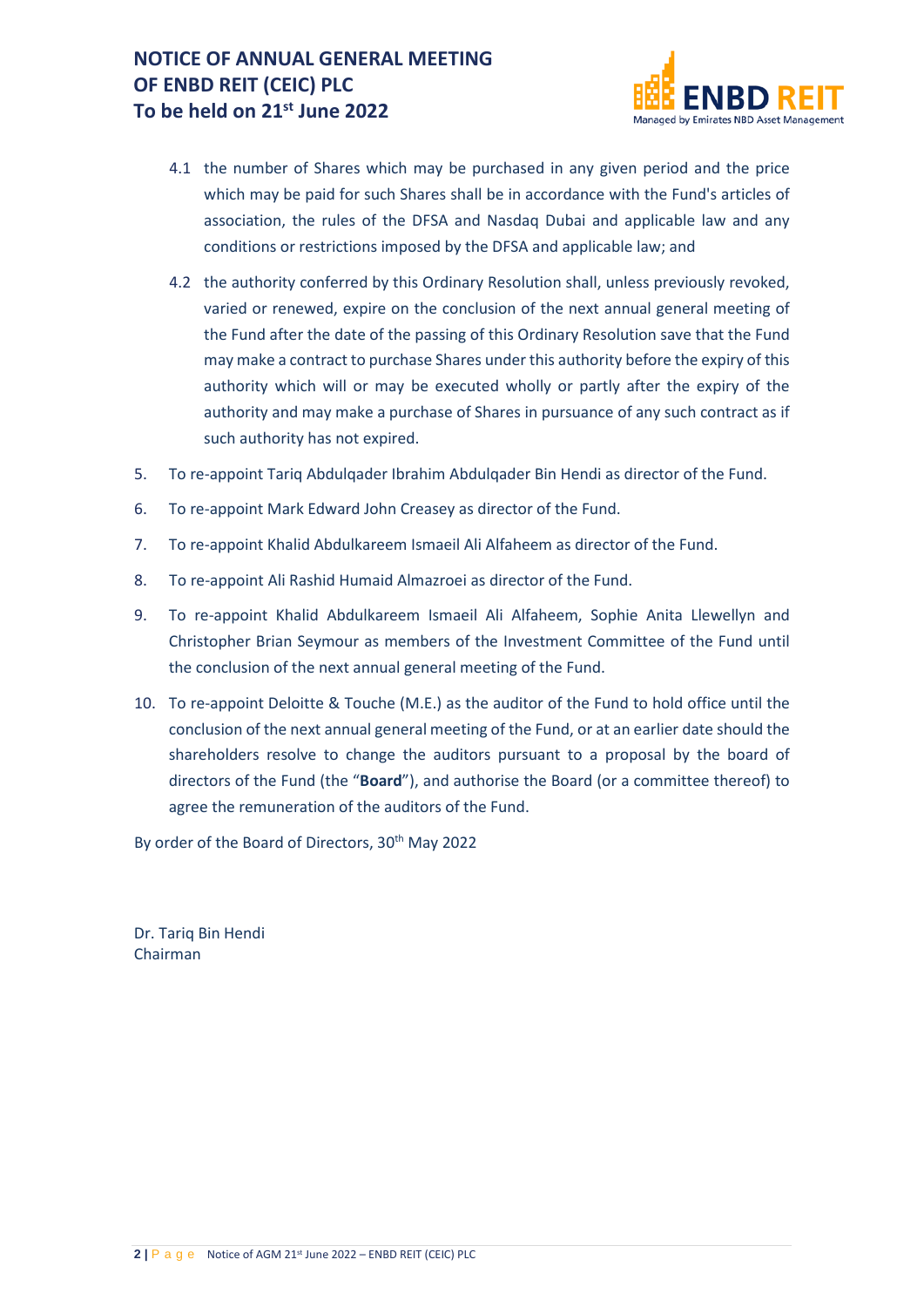

#### **GENERAL NOTES**

#### **1) RIGHT TO ATTEND AND VOTE AT THE AGM**

We kindly ask that you carefully read and follow the instructions set out in this document with respect to attendance and voting at the AGM.

In light of the COVID-19 pandemic and the ongoing efforts to prevent the spread of the COVID-19 virus, the AGM will be held virtually (in a 'virtual-only' format) with remote access to the AGM provided to you upon request via the AGM Online Facility. To attend the AGM please visit [www.smartagm.ae](http://www.smartagm.ae/) and follow the "ENBD REIT" link to register for the AGM Online Facility by no later than 12:00pm (noon) UAE time on Monday 20<sup>th</sup> June 2022, as well as completing any additional applicable registration requirements, in each case in accordance with the process and timeline set out in paragraph 3 below. We recommend that you allow ample time to complete the log-in process in advance of the commencement of the AGM at 12:00pm (noon) UAE time on 21<sup>st</sup> June 2022.

Only those shareholders registered in the register of shareholders of the Fund at 2:00pm UAE time on Tuesday  $14<sup>th</sup>$  June 2022 shall be entitled to attend and / or vote at the AGM or any adjournment thereof, in respect of the number of Shares registered in their name at that time.

In each case, changes to the register of shareholders after such time shall be disregarded in determining the rights of any person to attend or vote at the AGM.

**If your shares are held by a third party (e.g. Emirates NBD PJSC, Emirates NBD PJSC – Private Office, Emirates NBD Asset Management Ltd, Emirates Islamic or other) as nominee (each such third party, a "Nominee"), you are not entitled to attend and/or vote at the AGM or any adjournment thereof unless you follow the instructions in paragraphs 2, 3 and 4 below.**

#### **2) DOCUMENTS HANDLING**

For the handling of the documents, your broker or custodian is referred to as "your Document Agent". Your Document Agent is as follows:

- a) If you have a NIN account<sup>[1](#page-2-0)</sup>, all documents should be sent to the Company Secretary, Apex Fund Services (Dubai) Ltd, at [enbdreit@apexfunddubai.ae.](mailto:enbdreit@apexfunddubai.ae) Please visit [www.smartagm.ae](http://www.smartagm.ae/) and complete the registration process under the "ENBD REIT" link prior to the meeting in accordance with the timeline set out in paragraph 3 of this notice. For any queries or assistance with technical difficulties, please contact the Company Secretary, Apex Fund Services (Dubai) Ltd, currently represented by Jean Kenny Labutte at [enbdreit@apexfunddubai.ae.](mailto:enbdreit@apexfunddubai.ae)
- **b)** If you hold shares via a nominee arrangement and your Nominee is **Emirates NBD PJSC, Emirates NBD PJSC – Private Office, Emirates NBD Asset Management Limited or Emirates Islamic**, all documents should be sent to [ENBDREITAGM@emiratesnbd.com.](mailto:ENBDREITAGM@emiratesnbd.com)
- **c)** If you hold shares via a nominee arrangement with a Nominee other than with **Emirates NBD PJSC, Emirates NBD PJSC – Private Office, Emirates NBD Asset Management Limited or Emirates Islamic**, all documents should be sent to your Nominee.

<span id="page-2-0"></span>\_\_\_\_\_\_\_\_\_\_\_\_\_\_\_\_\_\_\_\_\_\_\_\_\_\_\_\_\_\_\_\_\_\_\_\_\_\_\_\_\_\_\_\_\_\_\_\_\_\_\_\_\_\_\_\_\_\_\_\_\_\_\_\_\_\_\_\_\_\_\_\_ <sup>1</sup> A NIN account is an account set up for shareholders directly with the Nasdaq Dubai Central Securities Depository (CSD)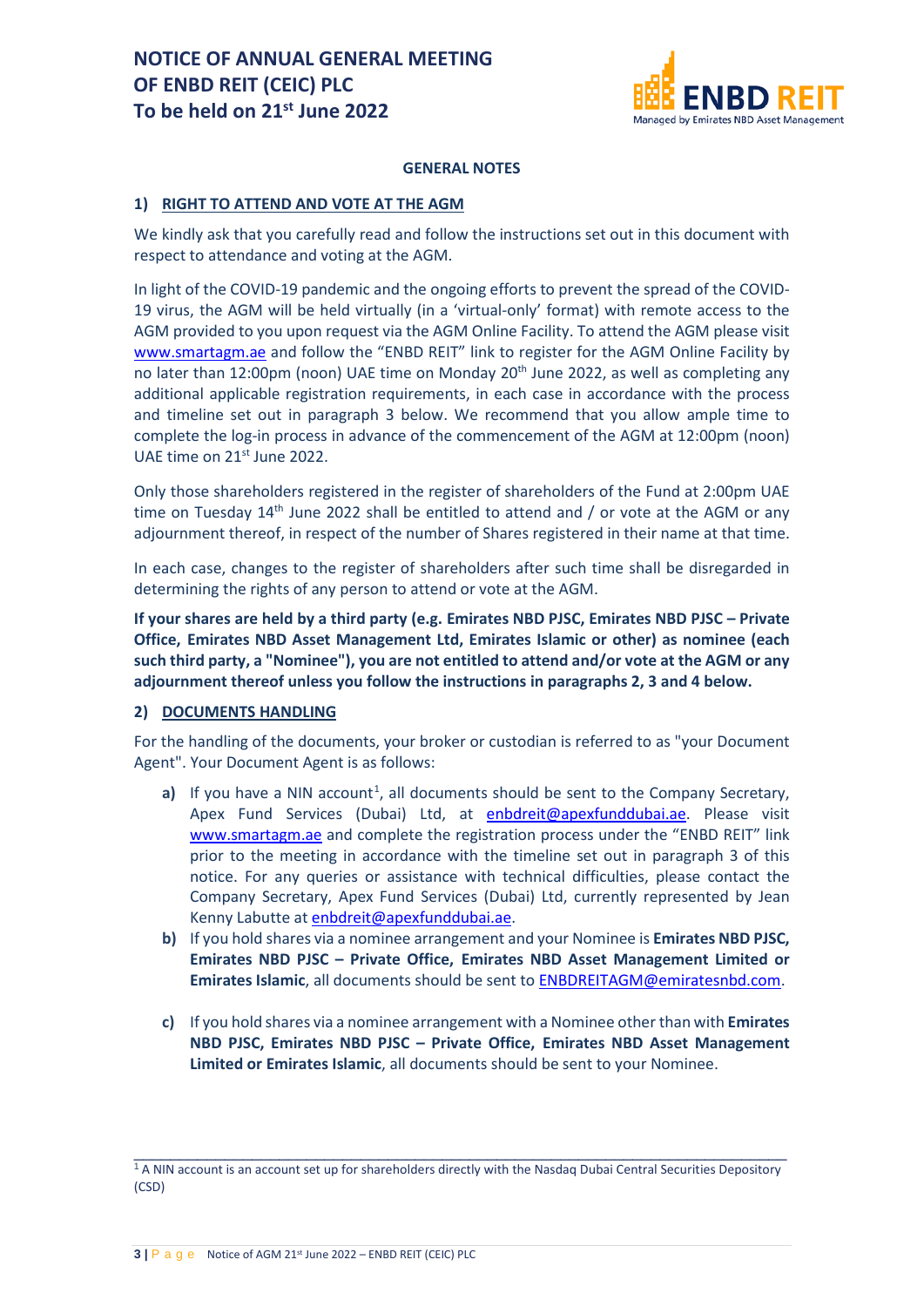

## **3) ATTENDANCE**

#### **a) Direct shareholders (i.e. persons with a NIN account)**

In light of the COVID-19 pandemic and the ongoing efforts to prevent the spread of the COVID-19 virus, the AGM will be held virtually (in a 'virtual-only' format) with remote access to the meeting via the AGM Online Facility, which will be provided to shareholders upon request provided that such request is received in accordance with the process and timeline set out below. Registered participants may attend the AGM by visiting [www.smartagm.ae.](http://www.smartagm.ae/) We recommend that shareholders afford themselves ample time to complete the log-in process in advance of the commencement of the AGM at 12:00pm (noon) UAE time.

If you would like to attend the AGM and vote remotely, you must register for the AGM Online Facility by visiting [www.smartagm.ae](http://www.smartagm.ae/) and completing the registration process under the ENBD REIT link by no later than 12:00pm (noon) UAE time on Monday 20<sup>th</sup> June 2022.

Please note that you will not be able to attend or vote via the AGM Online Facility at the AGM if you have not registered for attendance as outlined above.

Alternatively, if you do not wish to attend and vote remotely through the AGM Online Facility, you can opt to vote by proxy by ticking the "Attending by proxy" box of Section B ("Attendance at the Annual General Meeting (AGM Online Facility)") and completing Section C ("Proxy") of the enclosed Voting and Proxy Form (the " **Form**") and return it signed and dated to your Document Agent (as set out in Section 2 above) by no later than the earlier of (i) the date required by your Document Agent and (ii) 2:00pm on Friday 17<sup>th</sup> June 2022. Further instructions in relation to appointing a proxy are set out in Section 4 below.

## **b) Persons whose shares are held by a nominee arrangement with Emirates NBD PJSC, Emirates NBD PJSC – Private Office, Emirates NBD Asset Management Limited, Emirates Islamic or with another Nominee**

If your shares are held by a Nominee, please note that the Nominee will vote in favour of all proposed resolutions unless you attend and vote at the virtual AGM via the AGM Online Facility or provide alternative voting instructions to the Nominee by completing Section D ("Voting Instructions") of the Form. In order to attend the virtual AGM via the AGM Online Facility please first tick the "Attending" box of Section B ("Attendance at the Annual General Meeting (AGM Online Facility)" of the Form. You will then receive further instructions by separate communication from your Nominee to complete your registration for attending via the AGM Online Facility.

The Form must be submitted by no later than the earlier of (i) the date required by your Document Agent and (ii) 2:00pm on Friday  $17<sup>th</sup>$  June 2022. Please also note that if you wish to attend via the AGM Online Facility (pursuant to the instructions referred to above), registration on the website for the AGM Online Facility must be completed by no later than 12:00pm (noon) UAE time on Monday 20<sup>th</sup> June 2022.

#### **4) PROXY APPOINTMENT** (this Section applies to persons with a NIN account only)

Any shareholder entitled to attend and vote at the AGM may appoint one or more proxies to exercise all or any of the rights of the shareholder to attend, speak and vote on their behalf at the AGM, provided that the proxy has completed the registration process for the AGM Online Facility. A proxy need not be a shareholder of the Fund.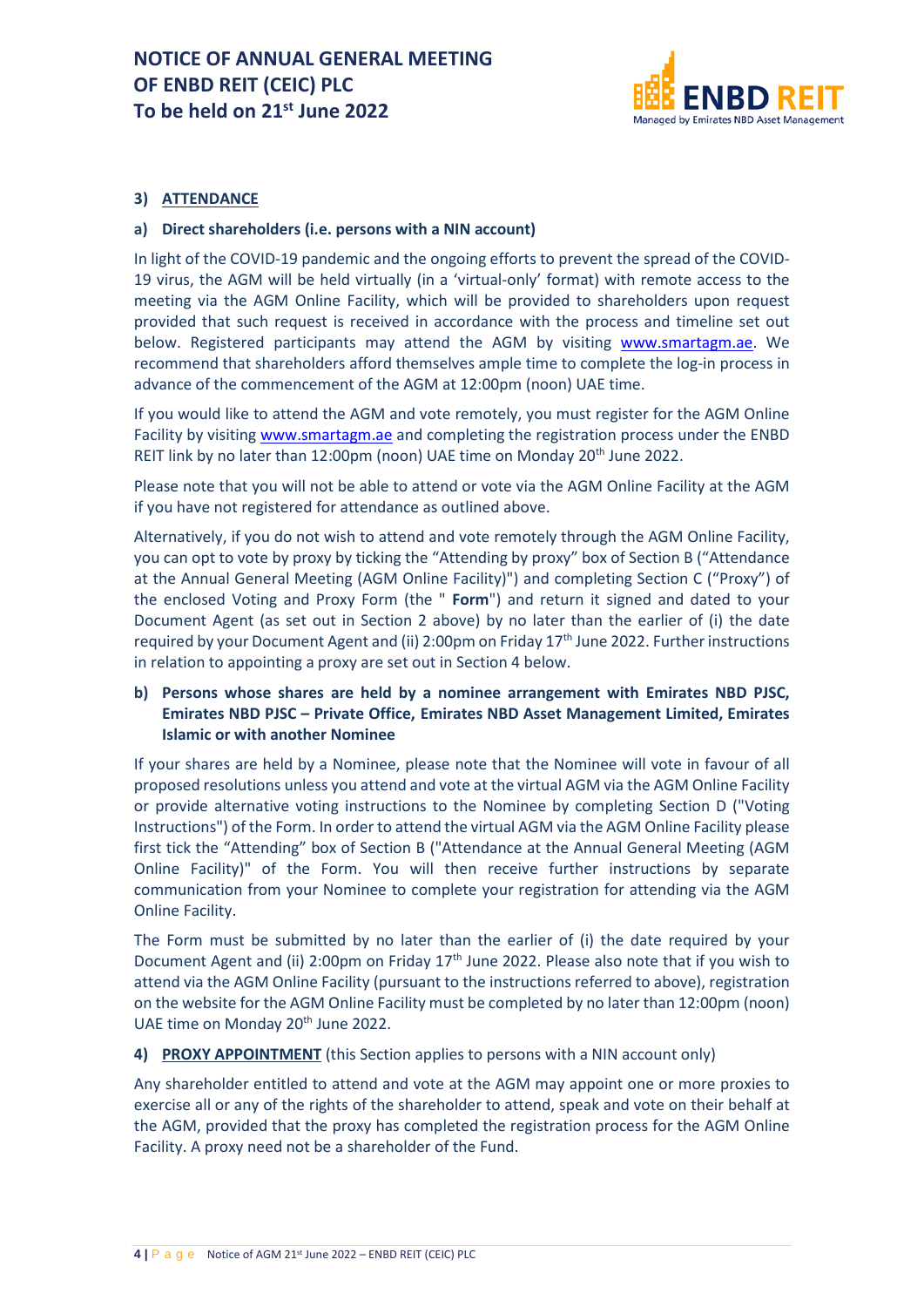

If you would like to appoint a Proxy you must tick the "Attending by proxy" box of Section B ("Attendance at the Annual General Meeting (AGM Online Facility)") and completing Section C ("Proxy") of the Form.

You may either appoint the Chairman or a third party as Proxy by completing and ticking the appropriate fields in Section C ("Proxy") of the Form. You may also elect for that Proxy to vote with your instructions on each resolution by completing Section D ("Voting Instructions") of the Form indicating your vote on each resolution; if no such election is made by you, the Proxy will be authorised to vote at its discretion.

For a Proxy appointment to be valid, you must return the signed and dated Form, together with the power of attorney or other authority (if any) under which it is signed or a duly certified copy of such power or authority, to your Document Agent (as set out in Section 2 above), as soon as possible but no later than the earlier of (i) date required by your Document Agent and (ii) 2:00pm on Friday 17<sup>th</sup> June 2022 (whichever is earlier).

In order for the Proxy to attend the AGM, he or she must register for the AGM Online Facility by no later than 12:00pm (noon) UAE time on Monday 20<sup>th</sup> June 2022.

Completion and return of the Form will not prevent a Shareholder from attending via the AGM Online Facility and voting at the AGM in place of the Proxy *provided* you have subsequently changed your instruction to register your attendance at the AGM via the AGM Online Facility in the manner specified above (and by the deadline of 12:00pm (noon) UAE time on Monday  $20<sup>th</sup>$ June 2022 referred to above).

Any corporation which is a Shareholder may, by resolution of its directors or other governing body, authorise a person(s) to act as its representative(s) at the AGM. The Fund (or any person acting on its behalf) may require any representative of a corporation to produce a certified copy of the resolution authorising him/her to act as such or other satisfactory evidence of his/her authority before permitting him/her to exercise his/her powers.

## **5) AVAILABILITY OF DOCUMENTS**

A copy of this notice, the Form and all other documents referenced in this notice can be found on the Fund's website a[t http://www.enbdreit.com/reit/investor-relations.](http://www.enbdreit.com/reit/investor-relations)

## **6) NOTICE OF ADJOURNED MEETING**

In the event that the virtual AGM fails to reach the required legal quorum, the meeting will be adjourned to 12:00pm (noon) UAE time on Thursday 30<sup>th</sup> June at the AGM Online Facility, unless postponed for a later date by way of further notice. The instructions in this "General Notes" part of the notice shall continue to apply with such new deadlines and dates as is set out in a notice to be published by the Fund on its website.

## **7) LAST REGISTRATION FOR THE AGM ONLINE FACILITY**

In the event that you experience technical difficulties with the registration process, the Fund Manager may at its discretion consider late registration of up to 24 hours prior to the time the AGM, provided that you have notified the Company Secretary of these issues prior to 12:00pm (noon) UAE time on Monday 20<sup>th</sup> June 2022.

## **8) ASSISTANCE**

If you have any other requirements, or any technical issues with respect to registration for the AGM Online Facility, please contact the Company Secretary, Apex Fund Services (Dubai) Ltd,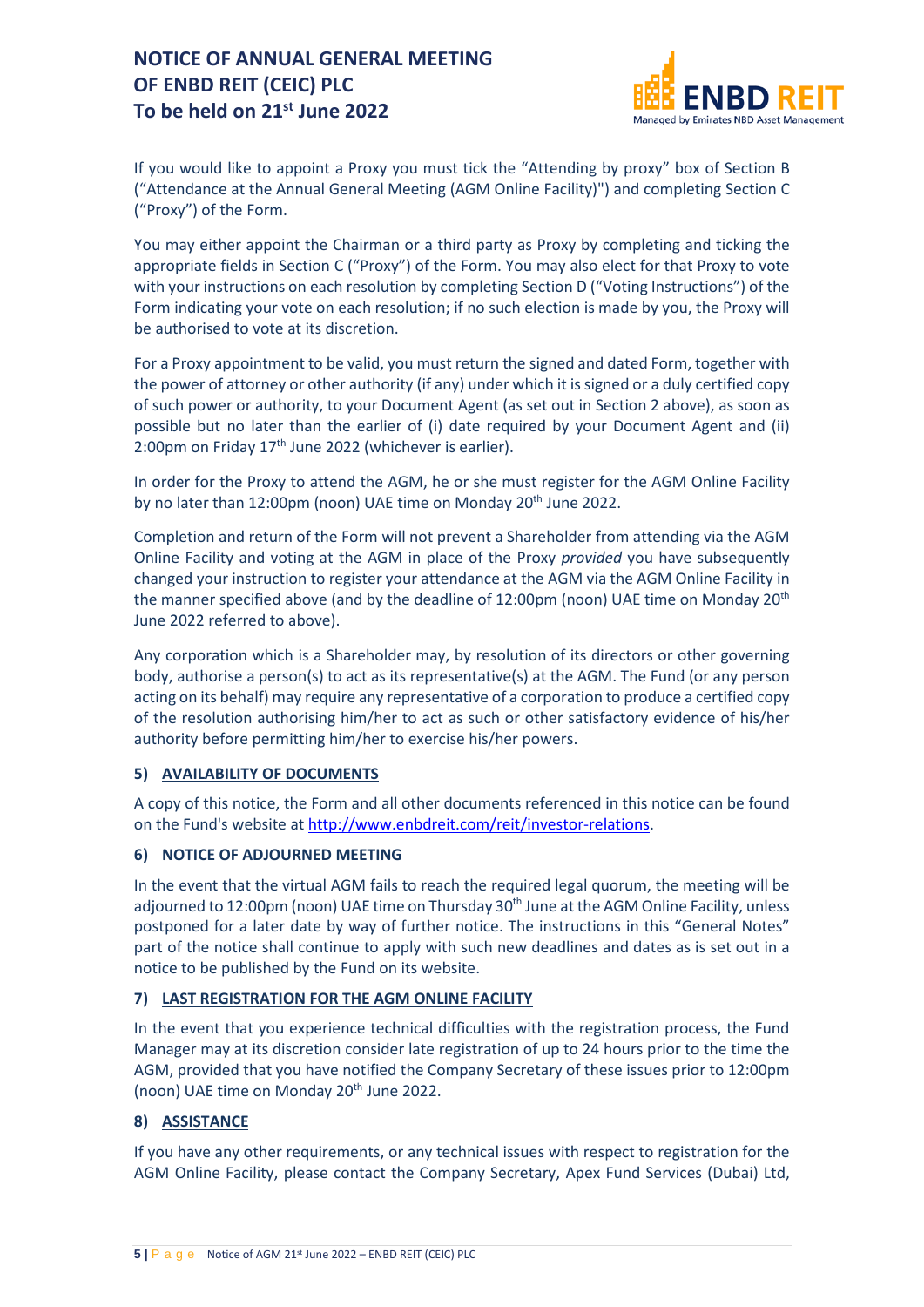

currently represented by Jean Kenny Labutte, and we will be pleased to provide appropriate help.

Email: [enbdreit@apexfunddubai.ae](mailto:enbdreit@apexfunddubai.ae) Tel: +971 4 428 9221 / +971 556628078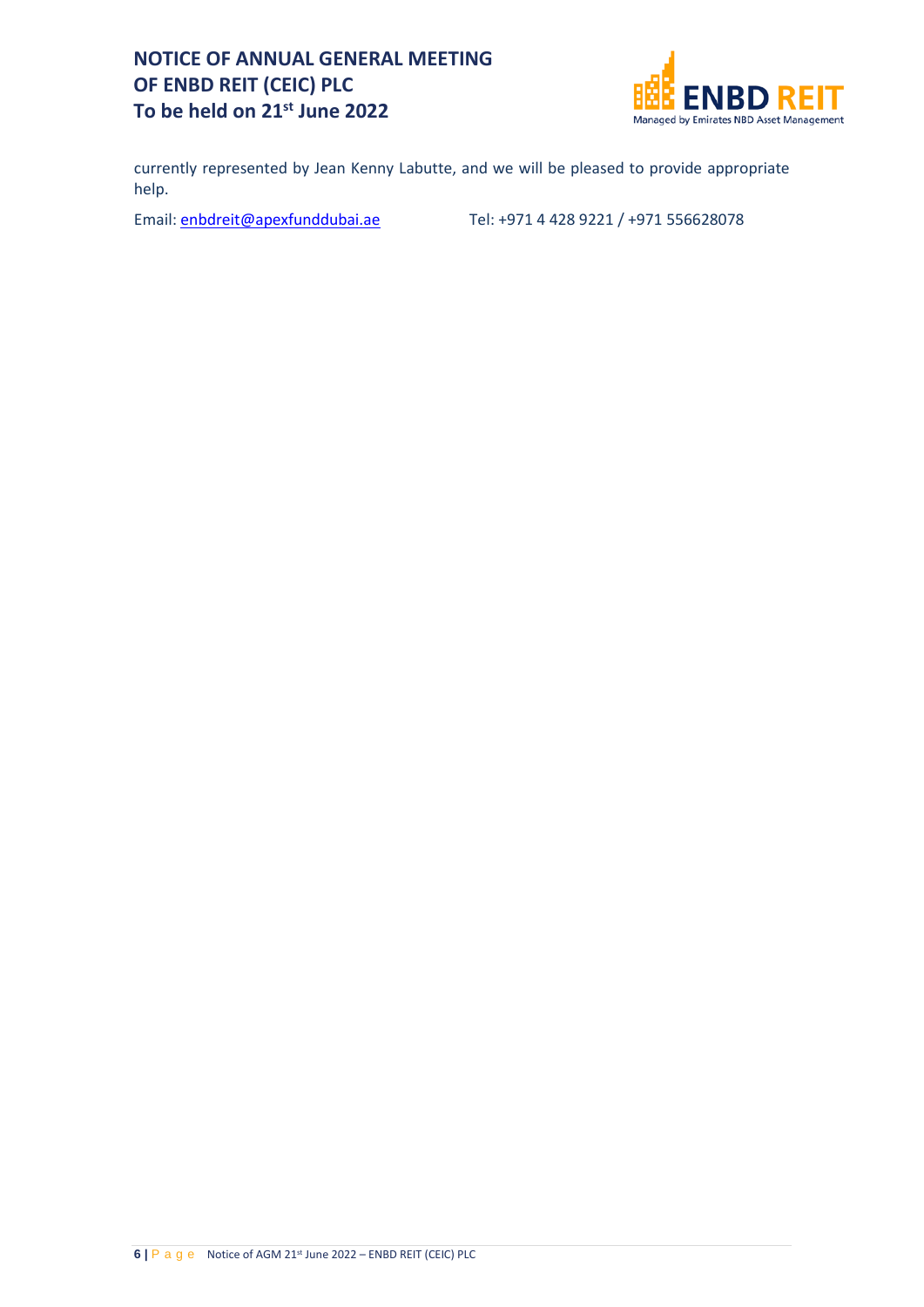

#### **EXPLANATORY NOTES**

The notes below give an explanation of the resolutions that will be proposed at the AGM.

#### **Ordinary Resolution 1 – Final Report and Accounts**

Ordinary Resolution 1 is being proposed in compliance with article  $103(4)(c)$  of the New Companies Law which provides that "w*ithin 6 months after the end of the financial year, the accounts for that year shall be, in respect of a Public Company, laid before a General Meeting, together with a copy of the auditor's report and Directors' report, for discussion and, if thought fit, approval by the Shareholders.*" The Fund shall file the accounts and auditor's report with the DIFC Registrar of Companies within 7 days after the AGM.

#### **Ordinary Resolution 2 – Dividend**

Following calculations and recommendations made by the Fund Manager, the Fund's directors recommended a final dividend of USD 5,000,000 for the financial half-year ended 31<sup>st</sup> March 2022. Shareholders, subject to the resolution being approved, will receive a payment of USD 0.020 per Share to be paid on 29<sup>th</sup> July 2022.

#### **Ordinary Resolution 3 – Pre-approval of Related Party Transactions**

Rules 8.3.2 and 13.4.11A of the Collective Investment Rules ("**CIR**") set out various requirements as regards transactions with Related Parties (as defined in the CIR) which includes a requirement for approval by an ordinary resolution of a proposed transaction with a Related Party when the total consideration or value of the investment opportunity is 5% or more of the most recent net asset value as disclosed in the latest published audited accounts of the Fund. Ordinary Resolution 3 authorises the Fund, and the Fund Manager on behalf of the Fund, to enter into Related Party Transactions (as defined in CIR) without obtaining specific approval from the shareholders of the Fund for each such transaction from the date of this ordinary resolution until the next annual general meeting of the Fund.

#### **Ordinary Resolution 4 – Purchase of Own Shares**

The Fund seeks approval to purchase a limited number of its shares. The Fund's purchase of its own shares is subject to the prior written approval of the DFSA. The DFSA may impose restrictions and conditions on the Fund's purchase of its own shares.

Following DFSA approval, the Board or the Fund Manager would exercise the right to purchase the shares only in circumstances and on such terms that the directors and/or the Fund Manager believes to be in the best interest of the shareholders.

#### **Ordinary Resolutions 5, 6, 7 and 8 – Board of Directors**

Tariq Bin Hendi and Mark Creasey were appointed as directors of the Fund on 1st March 2017 and Khalid Abdulkareem Ismaeil Ali Alfaheem and Ali Rashid Humaid Almazroei were appointed as directors of the fund on 10<sup>th</sup> December 2018 and 25<sup>th</sup> December 2018, respectively. Pursuant to the previous resolutions of the Fund appointing each of them as directors, the continuation of each director's appointment is subject to reappointment by the shareholders of the Fund at the Fund's annual general meeting.

#### **Ordinary Resolution 9 – Investment Committee**

The Investment Committee's role is to review investment opportunities of the Fund. No direct real estate investment may be made by the Fund without the prior approval of the Investment Committee.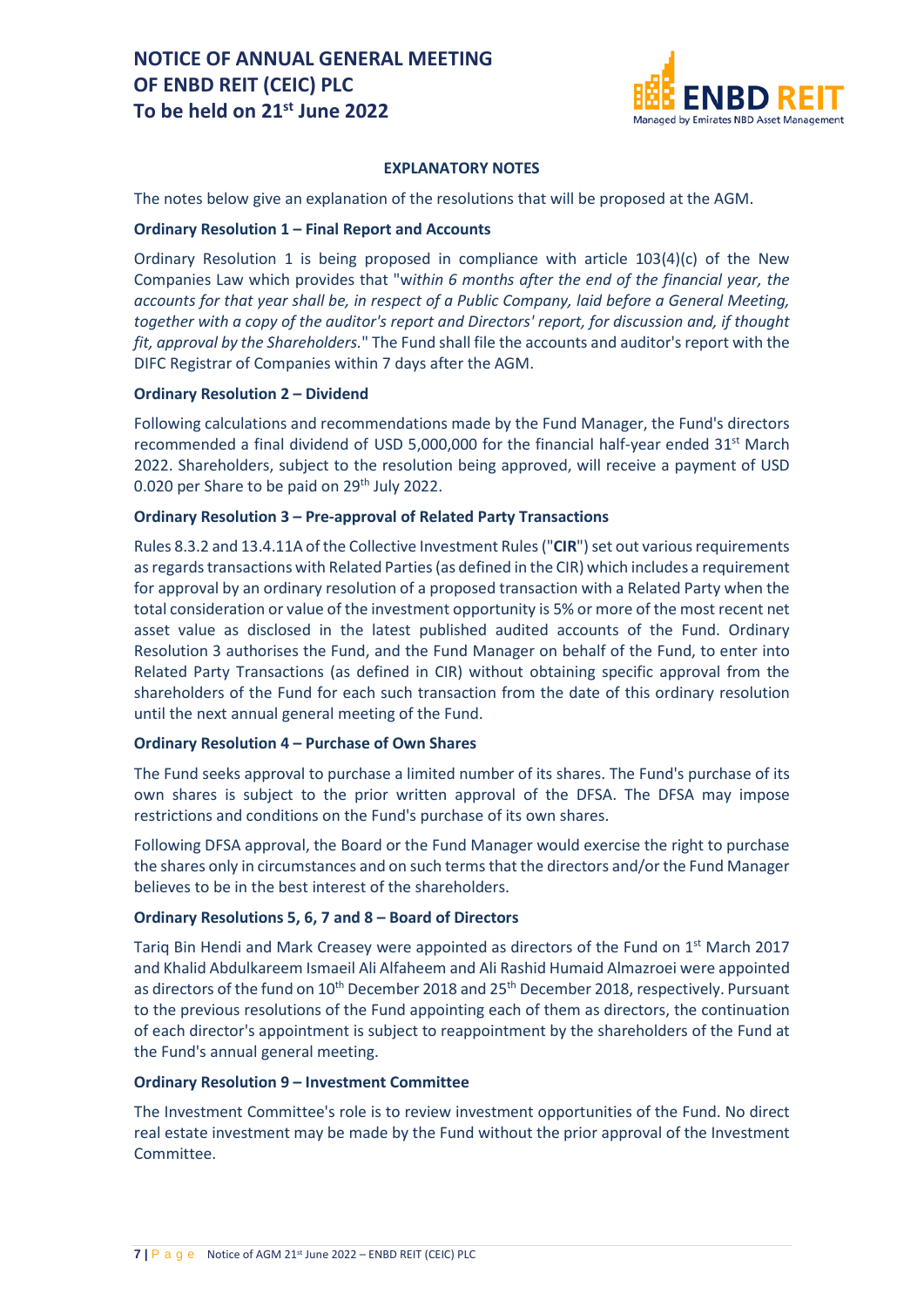

The appointment of the members of the Investment Committee commenced on 19th March 2017 and, unless terminated earlier in accordance with the terms of their letters of appointment, was expressed to continue for an initial term expiring at the conclusion of the next annual general meeting of the Fund. Ordinary Resolution 9 appoints each member of the Investment Committee for a further term expiring on the conclusion of the next annual general meeting of the Fund.

#### **Ordinary Resolution 10 – Auditor**

The Fund is required by law to appoint or re-appoint its auditor at each annual general meeting such appointment to run from the conclusion of that meeting to the conclusion of the next annual general meeting. Deloitte & Touche (M.E.) were appointed as auditors on 24<sup>th</sup> June 2019. Ordinary Resolution 10 proposes the re-appointment of Deloitte & Touche (M.E.) as auditor of the Fund to hold office until the conclusion of the next annual general meeting (unless the shareholders resolve at an earlier date to change the auditors pursuant to a proposal by the board of directors of the Fund) and authorization of the board of directors (or a committee thereof) to agree the remuneration of such auditors of the Fund.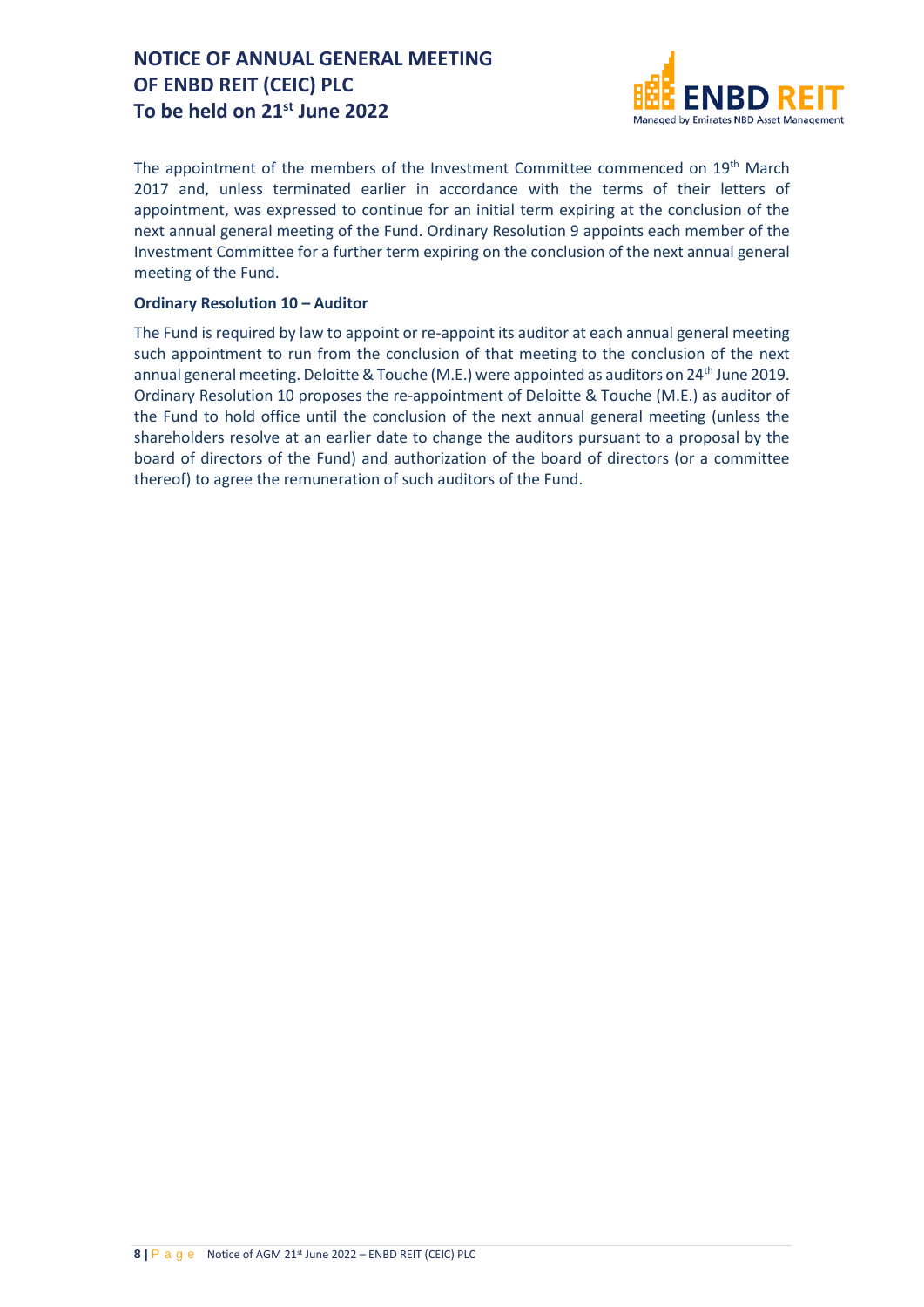

Return this form **SIGNED AND DATED** to your broker, custodian or nominee (as applicable) by **2:00pm on Friday 17th June 2022.** 

This form is for use by shareholders of ENBD REIT (CEIC) PLC (the "**Fund**") in connection with the AGM of the shareholders of the Fund to be held at 12:00pm (noon) UAE time on Tuesday 21<sup>st</sup> June 2022 through a 'virtual-only' format using the AGM Online Facility or any adjournments thereof.

#### **A. SHAREHOLDER INFORMATION**

|                                                                                                                                                                                                                                                                                                                                                                                                                                                                                                                                                                                                            | I / We declare myself / ourselves to be the owner(s) (or beneficial owner(s) in case of nominee shareholding) of<br>shares in the Fund as at 2:00pm UAE time on Tuesday 14 <sup>th</sup> June 2022. |  |  |  |  |
|------------------------------------------------------------------------------------------------------------------------------------------------------------------------------------------------------------------------------------------------------------------------------------------------------------------------------------------------------------------------------------------------------------------------------------------------------------------------------------------------------------------------------------------------------------------------------------------------------------|-----------------------------------------------------------------------------------------------------------------------------------------------------------------------------------------------------|--|--|--|--|
| $\Box$ Direct shareholder (i.e. a person with NIN account) * $\Box$ Shares held by nominee **                                                                                                                                                                                                                                                                                                                                                                                                                                                                                                              |                                                                                                                                                                                                     |  |  |  |  |
| <b>NAME</b>                                                                                                                                                                                                                                                                                                                                                                                                                                                                                                                                                                                                |                                                                                                                                                                                                     |  |  |  |  |
| <b>ADDRESS</b>                                                                                                                                                                                                                                                                                                                                                                                                                                                                                                                                                                                             |                                                                                                                                                                                                     |  |  |  |  |
| <b>CITY</b>                                                                                                                                                                                                                                                                                                                                                                                                                                                                                                                                                                                                | <b>COUNTRY</b>                                                                                                                                                                                      |  |  |  |  |
| * Name of Broker / Custodian (if applicable):                                                                                                                                                                                                                                                                                                                                                                                                                                                                                                                                                              |                                                                                                                                                                                                     |  |  |  |  |
| * NIN Account number / Account number with Broker                                                                                                                                                                                                                                                                                                                                                                                                                                                                                                                                                          |                                                                                                                                                                                                     |  |  |  |  |
| ** Name of Nominee (if applicable):                                                                                                                                                                                                                                                                                                                                                                                                                                                                                                                                                                        |                                                                                                                                                                                                     |  |  |  |  |
| /2022<br>Date:                                                                                                                                                                                                                                                                                                                                                                                                                                                                                                                                                                                             | Signature / Corporate Seal                                                                                                                                                                          |  |  |  |  |
| B. ATTENDANCE AT THE ANNUAL GENERAL MEETING (AGM ONLINE FACILITY) (please tick one box)                                                                                                                                                                                                                                                                                                                                                                                                                                                                                                                    |                                                                                                                                                                                                     |  |  |  |  |
| $\Box$ Attending by proxy (see "PROXY" Section C below)<br>$\Box$ Attending (please register via the AGM Online Facility)<br>$\Box$ Not attending                                                                                                                                                                                                                                                                                                                                                                                                                                                          |                                                                                                                                                                                                     |  |  |  |  |
| <b>C.</b> PROXY (this Section C applies to persons with a NIN account only)                                                                                                                                                                                                                                                                                                                                                                                                                                                                                                                                |                                                                                                                                                                                                     |  |  |  |  |
| I / We declare myself / ourselves to be the owner(s) of<br>shares in the Fund as at 2:00pm UAE<br>time on Tuesday 14 <sup>th</sup> June 2022 and hereby appoint (tick the appropriate box):                                                                                                                                                                                                                                                                                                                                                                                                                |                                                                                                                                                                                                     |  |  |  |  |
| $\square$ Mr / Ms / Miss with Emirates ID / Passport number                                                                                                                                                                                                                                                                                                                                                                                                                                                                                                                                                |                                                                                                                                                                                                     |  |  |  |  |
| or                                                                                                                                                                                                                                                                                                                                                                                                                                                                                                                                                                                                         |                                                                                                                                                                                                     |  |  |  |  |
| $\Box$ the Chairman of the meeting                                                                                                                                                                                                                                                                                                                                                                                                                                                                                                                                                                         |                                                                                                                                                                                                     |  |  |  |  |
| as my / our proxy to attend, speak and vote for me / us and on my / our behalf at the AGM (and the proxy will register via the<br>AGM Online Facility).                                                                                                                                                                                                                                                                                                                                                                                                                                                    |                                                                                                                                                                                                     |  |  |  |  |
| If the appointed proxy / representative is NOT the Chairman of the meeting, please tick one of the boxes below regarding the<br>voting instructions:                                                                                                                                                                                                                                                                                                                                                                                                                                                       |                                                                                                                                                                                                     |  |  |  |  |
| $\Box$ Voting instructions included<br>$\Box$ No voting instructions – proxy will vote at his/her own discretion                                                                                                                                                                                                                                                                                                                                                                                                                                                                                           |                                                                                                                                                                                                     |  |  |  |  |
| /2022<br>Date:                                                                                                                                                                                                                                                                                                                                                                                                                                                                                                                                                                                             | Signature / Corporate Seal                                                                                                                                                                          |  |  |  |  |
| Important Notice: Proxy / representative will be requested to provide an electronic copy of Emirates ID or passport. Corporate<br>shareholders wishing to appoint a corporate representative to attend the AGM on their behalf should annex the resolution<br>appointing their representative to this form. The Fund (or any person acting on its behalf) may require any representative of a<br>corporation to produce a certified copy of the resolution authorising that representative to act as such or other satisfactory<br>evidence of his authority before permitting him to exercise his powers. |                                                                                                                                                                                                     |  |  |  |  |
| D. VOTING INSTRUCTIONS (Please tick one of the below boxes for the voting instructions):                                                                                                                                                                                                                                                                                                                                                                                                                                                                                                                   |                                                                                                                                                                                                     |  |  |  |  |
| $\Box$ I / We direct that the vote(s) shall be cast by my / our proxy on the resolution as indicated below.                                                                                                                                                                                                                                                                                                                                                                                                                                                                                                |                                                                                                                                                                                                     |  |  |  |  |

□ I / We direct that I / we will not be attending the AGM and I / we hereby submit the votes to the proposed resolutions.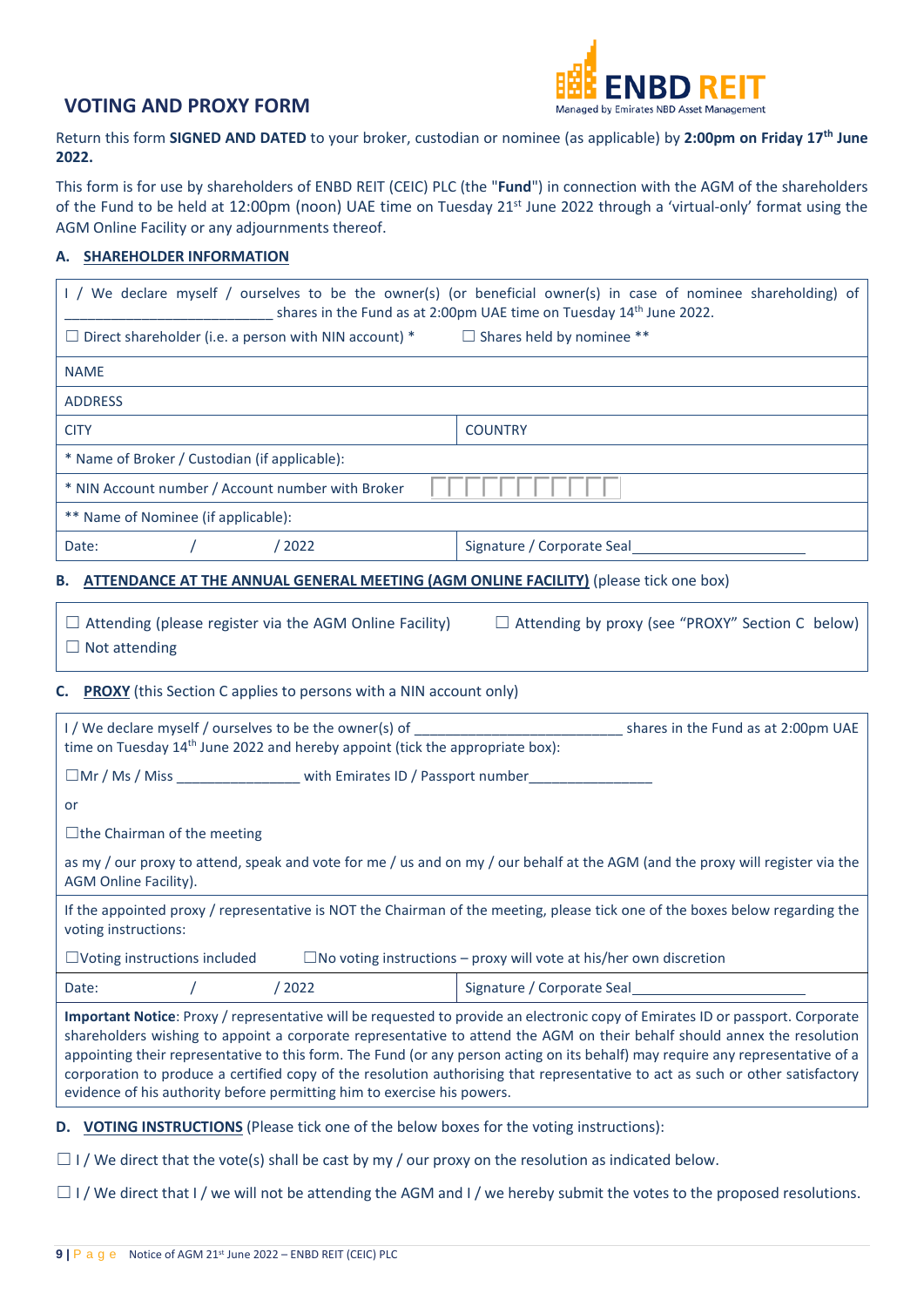

| <b>RESOLUTION 1 - ORDINARY</b>                                                                                                                                                                                                                                                                                                                                                                                                                                                                                                                                                                                                                                                                                                                                                                                                                                                                                                                                                                                                                                                                                                                                |  |  |  |  |  |
|---------------------------------------------------------------------------------------------------------------------------------------------------------------------------------------------------------------------------------------------------------------------------------------------------------------------------------------------------------------------------------------------------------------------------------------------------------------------------------------------------------------------------------------------------------------------------------------------------------------------------------------------------------------------------------------------------------------------------------------------------------------------------------------------------------------------------------------------------------------------------------------------------------------------------------------------------------------------------------------------------------------------------------------------------------------------------------------------------------------------------------------------------------------|--|--|--|--|--|
| To receive and approve the audited financial statements of the Fund for the financial year ending 31 <sup>st</sup> March 2022 and<br>the reports of the directors and the auditors thereon.                                                                                                                                                                                                                                                                                                                                                                                                                                                                                                                                                                                                                                                                                                                                                                                                                                                                                                                                                                   |  |  |  |  |  |
| $\square$ For<br>$\Box$ Against<br>$\Box$ Abstain                                                                                                                                                                                                                                                                                                                                                                                                                                                                                                                                                                                                                                                                                                                                                                                                                                                                                                                                                                                                                                                                                                             |  |  |  |  |  |
| <b>RESOLUTION 2 - ORDINARY</b>                                                                                                                                                                                                                                                                                                                                                                                                                                                                                                                                                                                                                                                                                                                                                                                                                                                                                                                                                                                                                                                                                                                                |  |  |  |  |  |
| To declare a dividend of USD 0.020 per share to be paid on 29 <sup>th</sup> July 2022 to the holders of ordinary shares (each a<br>"Share") on the register of members at the close of business on $7th$ July 2022, with the record date being $8th$ July<br>2022, bringing the final dividend payable to shareholders for the financial half-year ended 31 <sup>st</sup> March 2022 to USD<br>9,500,000 and the total dividend (including the interim dividend) paid to shareholders in relation to the full financial<br>year ended 31 <sup>st</sup> March 2022 to USD 9,500,000, equivalent to USD 0.038 per Share.<br>$\square$ For<br>$\Box$ Against<br>$\Box$ Abstain                                                                                                                                                                                                                                                                                                                                                                                                                                                                                   |  |  |  |  |  |
| <b>RESOLUTION 3 - ORDINARY</b>                                                                                                                                                                                                                                                                                                                                                                                                                                                                                                                                                                                                                                                                                                                                                                                                                                                                                                                                                                                                                                                                                                                                |  |  |  |  |  |
| To authorise the Fund, and Emirates NBD Asset Management Limited (the "Fund Manager") on behalf of the Fund,<br>pursuant to the Dubai Financial Service Authority's ("DFSA") Collective Investment Rules ("CIR") Rules 8.3.2 and 13.4.11A<br>to enter into Related Party Transactions (as defined in CIR) without obtaining specific approval from the shareholders of<br>the Fund for each such transaction from the date of this Ordinary Resolution until the next annual general meeting of the<br>Fund.                                                                                                                                                                                                                                                                                                                                                                                                                                                                                                                                                                                                                                                  |  |  |  |  |  |
| $\square$ For<br>$\Box$ Against<br>$\Box$ Abstain                                                                                                                                                                                                                                                                                                                                                                                                                                                                                                                                                                                                                                                                                                                                                                                                                                                                                                                                                                                                                                                                                                             |  |  |  |  |  |
| <b>RESOLUTION 4 - ORDINARY</b>                                                                                                                                                                                                                                                                                                                                                                                                                                                                                                                                                                                                                                                                                                                                                                                                                                                                                                                                                                                                                                                                                                                                |  |  |  |  |  |
| To generally and unconditionally authorise the Fund to make one or more market purchases of its Shares on such terms<br>and in such manner as the directors of the Fund or the Fund Manager may from time to time determine, provided that:<br>4.1 the number of Shares which may be purchased in any given period and the price which may be paid for such Shares<br>shall be in accordance with the Fund's articles of association, the rules of the DFSA and Nasdaq Dubai and applicable<br>law and any conditions or restrictions imposed by the DFSA and applicable law; and<br>4.2 the authority conferred by this Ordinary Resolution shall, unless previously revoked, varied or renewed, expire on<br>the conclusion of the next annual general meeting of the Fund after the date of the passing of this Ordinary Resolution<br>save that the Fund may make a contract to purchase Shares under this authority before the expiry of this authority<br>which will or may be executed wholly or partly after the expiry of the authority and may make a purchase of Shares<br>in pursuance of any such contract as if such authority has not expired. |  |  |  |  |  |
| $\Box$ For $\Box$ Against<br>□Abstain                                                                                                                                                                                                                                                                                                                                                                                                                                                                                                                                                                                                                                                                                                                                                                                                                                                                                                                                                                                                                                                                                                                         |  |  |  |  |  |
| <b>RESOLUTION 5 - ORDINARY</b>                                                                                                                                                                                                                                                                                                                                                                                                                                                                                                                                                                                                                                                                                                                                                                                                                                                                                                                                                                                                                                                                                                                                |  |  |  |  |  |
| To re-appoint Tariq Abdulqader Ibrahim Abdulqader Bin Hendi as director of the Fund.                                                                                                                                                                                                                                                                                                                                                                                                                                                                                                                                                                                                                                                                                                                                                                                                                                                                                                                                                                                                                                                                          |  |  |  |  |  |
| $\square$ For<br>$\Box$ Against<br>$\Box$ Abstain                                                                                                                                                                                                                                                                                                                                                                                                                                                                                                                                                                                                                                                                                                                                                                                                                                                                                                                                                                                                                                                                                                             |  |  |  |  |  |
| <b>RESOLUTION 6 - ORDINARY</b>                                                                                                                                                                                                                                                                                                                                                                                                                                                                                                                                                                                                                                                                                                                                                                                                                                                                                                                                                                                                                                                                                                                                |  |  |  |  |  |
| To re-appoint Mark Edward John Creasey as director of the Fund.                                                                                                                                                                                                                                                                                                                                                                                                                                                                                                                                                                                                                                                                                                                                                                                                                                                                                                                                                                                                                                                                                               |  |  |  |  |  |
| $\square$ For<br>$\Box$ Abstain<br>$\Box$ Against                                                                                                                                                                                                                                                                                                                                                                                                                                                                                                                                                                                                                                                                                                                                                                                                                                                                                                                                                                                                                                                                                                             |  |  |  |  |  |
| <b>RESOLUTION 7 - ORDINARY</b>                                                                                                                                                                                                                                                                                                                                                                                                                                                                                                                                                                                                                                                                                                                                                                                                                                                                                                                                                                                                                                                                                                                                |  |  |  |  |  |
| To re-appoint Khalid Abdulkareem Ismaeil Ali Alfaheem as director of the Fund.                                                                                                                                                                                                                                                                                                                                                                                                                                                                                                                                                                                                                                                                                                                                                                                                                                                                                                                                                                                                                                                                                |  |  |  |  |  |
| $\square$ For<br>$\Box$ Abstain<br>$\Box$ Against                                                                                                                                                                                                                                                                                                                                                                                                                                                                                                                                                                                                                                                                                                                                                                                                                                                                                                                                                                                                                                                                                                             |  |  |  |  |  |
| <b>RESOLUTION 8 - ORDINARY</b>                                                                                                                                                                                                                                                                                                                                                                                                                                                                                                                                                                                                                                                                                                                                                                                                                                                                                                                                                                                                                                                                                                                                |  |  |  |  |  |
| To re-appoint Ali Rashid Humaid Almazroei as director of the Fund.                                                                                                                                                                                                                                                                                                                                                                                                                                                                                                                                                                                                                                                                                                                                                                                                                                                                                                                                                                                                                                                                                            |  |  |  |  |  |
| $\square$ For<br>$\Box$ Abstain<br>$\Box$ Against                                                                                                                                                                                                                                                                                                                                                                                                                                                                                                                                                                                                                                                                                                                                                                                                                                                                                                                                                                                                                                                                                                             |  |  |  |  |  |
| <b>RESOLUTION 9 - ORDINARY</b>                                                                                                                                                                                                                                                                                                                                                                                                                                                                                                                                                                                                                                                                                                                                                                                                                                                                                                                                                                                                                                                                                                                                |  |  |  |  |  |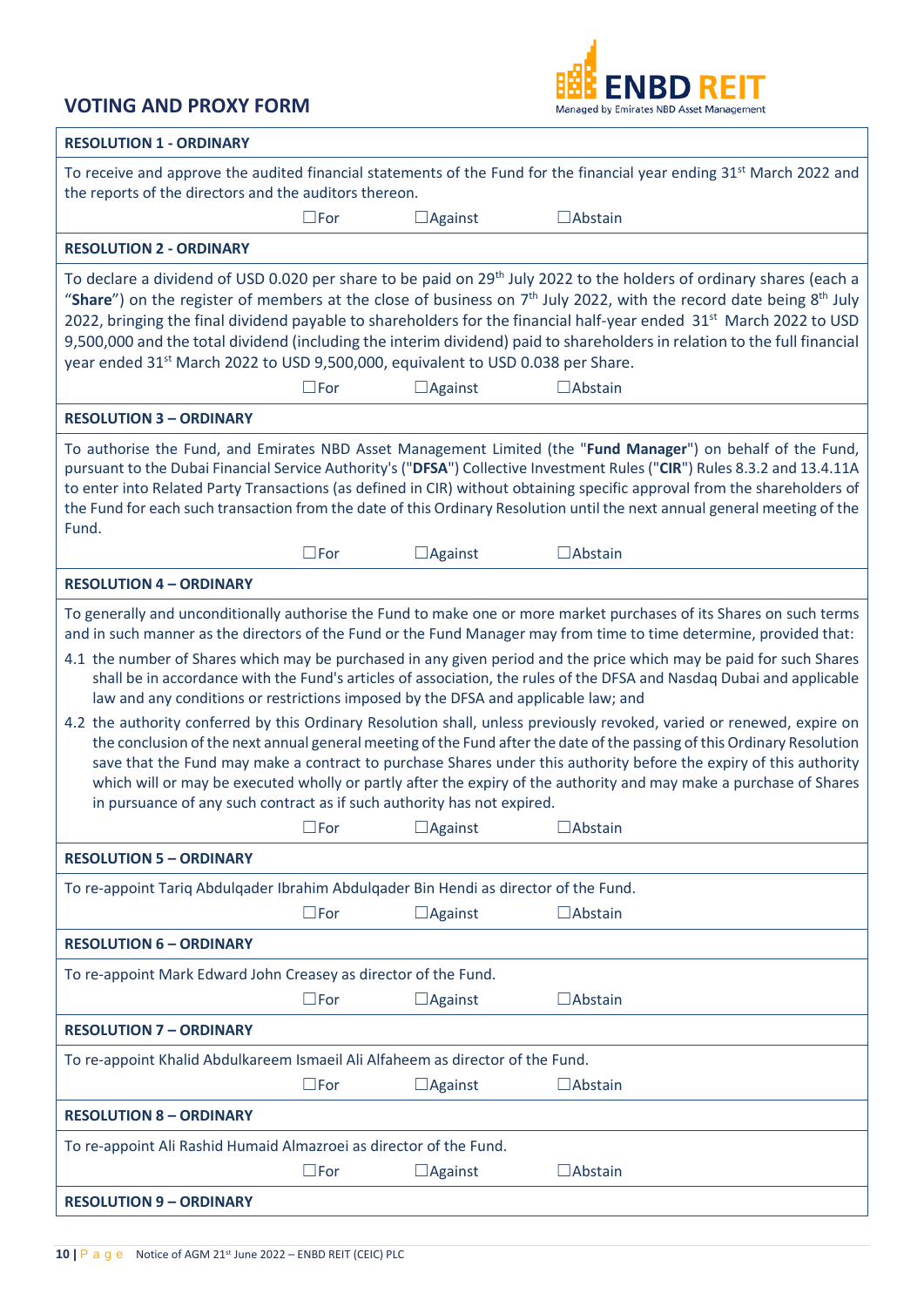

| To re-appoint Khalid Abdulkareem Ismaeil Ali Alfaheem, Sophie Anita Llewellyn and Christopher Brian Seymour as<br>members of the Investment Committee of the Fund until the conclusion of the next annual general meeting of the Fund.                                                                                                                                                   |               |                |                |             |  |  |  |
|------------------------------------------------------------------------------------------------------------------------------------------------------------------------------------------------------------------------------------------------------------------------------------------------------------------------------------------------------------------------------------------|---------------|----------------|----------------|-------------|--|--|--|
|                                                                                                                                                                                                                                                                                                                                                                                          | $\square$ For | $\Box$ Against | $\Box$ Abstain |             |  |  |  |
| <b>RESOLUTION 10 - ORDINARY</b>                                                                                                                                                                                                                                                                                                                                                          |               |                |                |             |  |  |  |
| To re-appoint Deloitte & Touche (M.E.) as the auditor of the Fund to hold office until the conclusion of the next annual<br>general meeting of the Fund, or at an earlier date should the shareholders resolve to change the auditors pursuant<br>to a proposal by the Board, and authorise the Board (or a committee thereof) to agree the remuneration of the auditors<br>of the Fund. |               |                |                |             |  |  |  |
|                                                                                                                                                                                                                                                                                                                                                                                          | $\square$ For | $\Box$ Against | $\Box$ Abstain |             |  |  |  |
|                                                                                                                                                                                                                                                                                                                                                                                          |               |                |                |             |  |  |  |
|                                                                                                                                                                                                                                                                                                                                                                                          |               |                |                |             |  |  |  |
| Important Notice: On receipt of this form duly signed and without any specific direction on a particular matter, your<br>proxy will vote or abstain at his / her discretion on the resolutions listed above and other business transacted at the AGM<br>as he / she thinks fit.                                                                                                          |               |                |                |             |  |  |  |
| <b>Signature</b>                                                                                                                                                                                                                                                                                                                                                                         |               |                |                | <b>Date</b> |  |  |  |